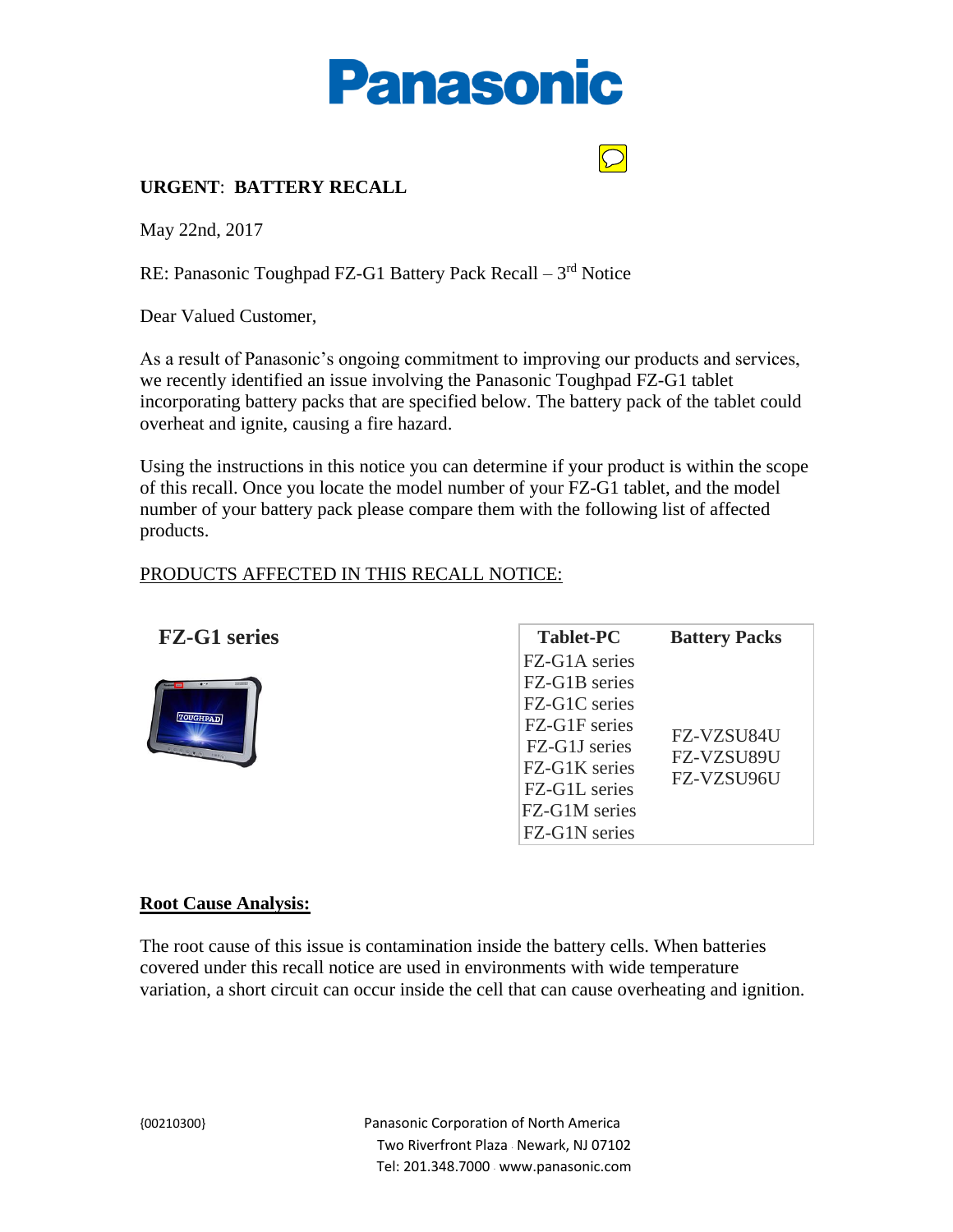

# IF YOU HAVE ONE OF THE FZ-G1 TABLETS IMPACTED BY THIS RECALL, YOU SHOULD IMMEDIATELY TAKE THE FOLLOWING STEPS:

## **Type of Action:**

**Step 1:**

**Please contact Panasonic as listed below to obtain a replacement battery. Replacement batteries will start to ship June 1st 2017.**

# **Step 2:**

**New firmware is available for download on our website. This firmware will employ new battery charge controls.**

**The new firmware will employ 3 control mechanisms that control the charging of the battery.**

**Any one of the controls can disable the battery charging process to minimize the risk of overheating and ignition.**

# **Step 3:**

**Please contact Panasonic as listed below for disposal of old batteries covered by this recall.**

**If you instead elect to dispose of the batteries yourself, please do so in accordance with all potentially applicable federal, state, and local laws, rules, or regulations governing handling, transporting and disposal of dangerous or hazardous goods.**

**Until a replacement battery is delivered, please follow instructions provided in the initial announcement found on this link. ftp://ftp.panasonic.com/computer/fzg1/FZ-G1\_voluntaryproductrecall.pdf**

If you purchased a Panasonic FZ-G1 tablet in the United States with the following model numbers (FZ-G1A, FZ-G1B, FZ-G1C, FZ-G1F, FZ-G1J, FZ-G1K, FZ-G1L, FZ-G1M, FZ-G1N) in conjunction with the FZ-VZSU84U/ FZ-VZSU89U/ FZ-VZSU96U battery pack, please contact us immediately to receive a new battery & firmware. You may contact us through one of the following methods:

- Web: <http://us.panasonic.com/fzG1recall>
- Email: [FZG1BatteryProgram@support-us.panasonic.com](mailto:FZG1BatteryProgram@support-us.panasonic.com)
- Phone: **toll** free 844-633-1030

Please see the instructions on the following pages to determine whether your tablet is affected by this recall.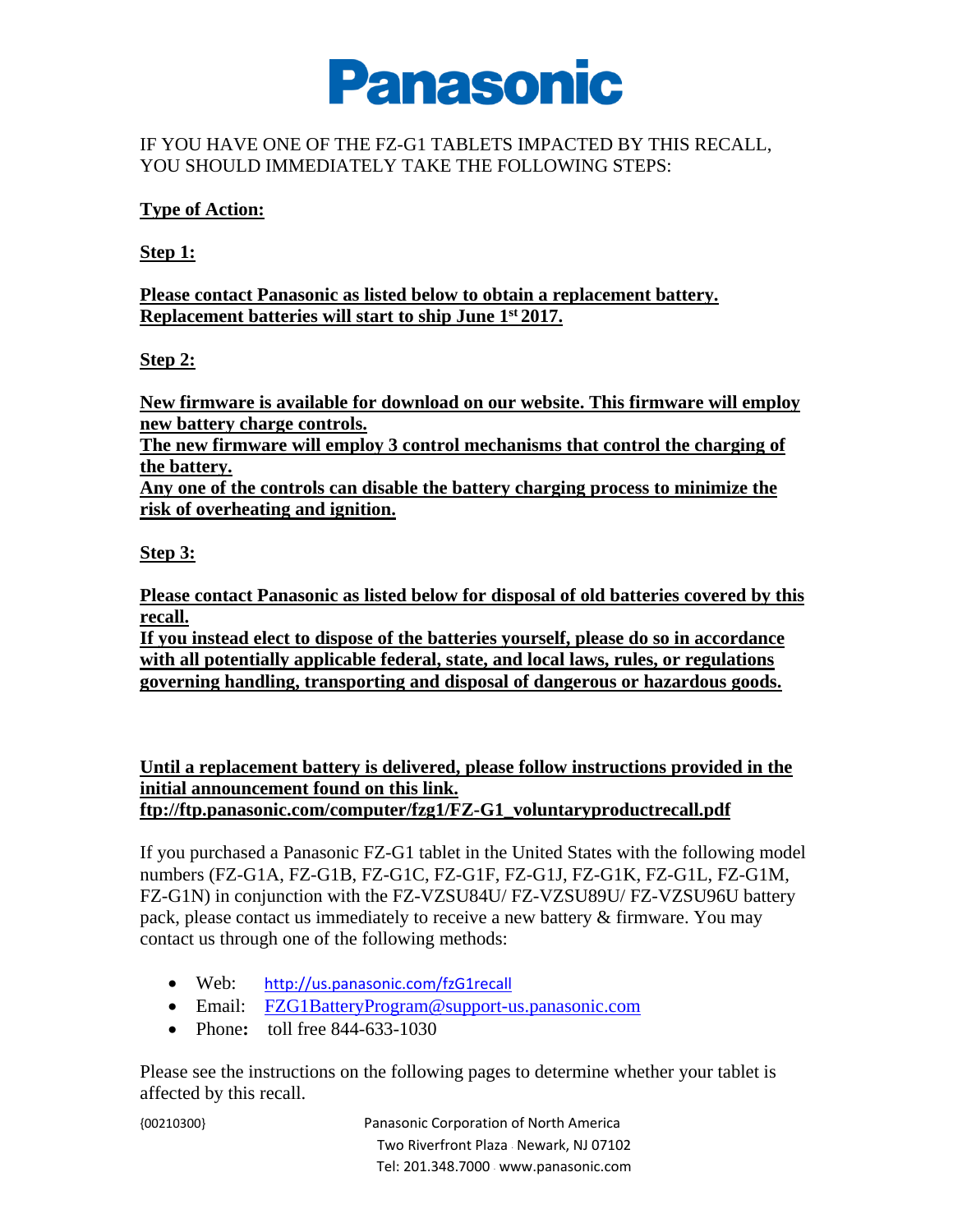

**How to identify the models affected:** Customers can check the model number of the FZ-G1 and model number of their battery packs to determine whether they are included in the recall.

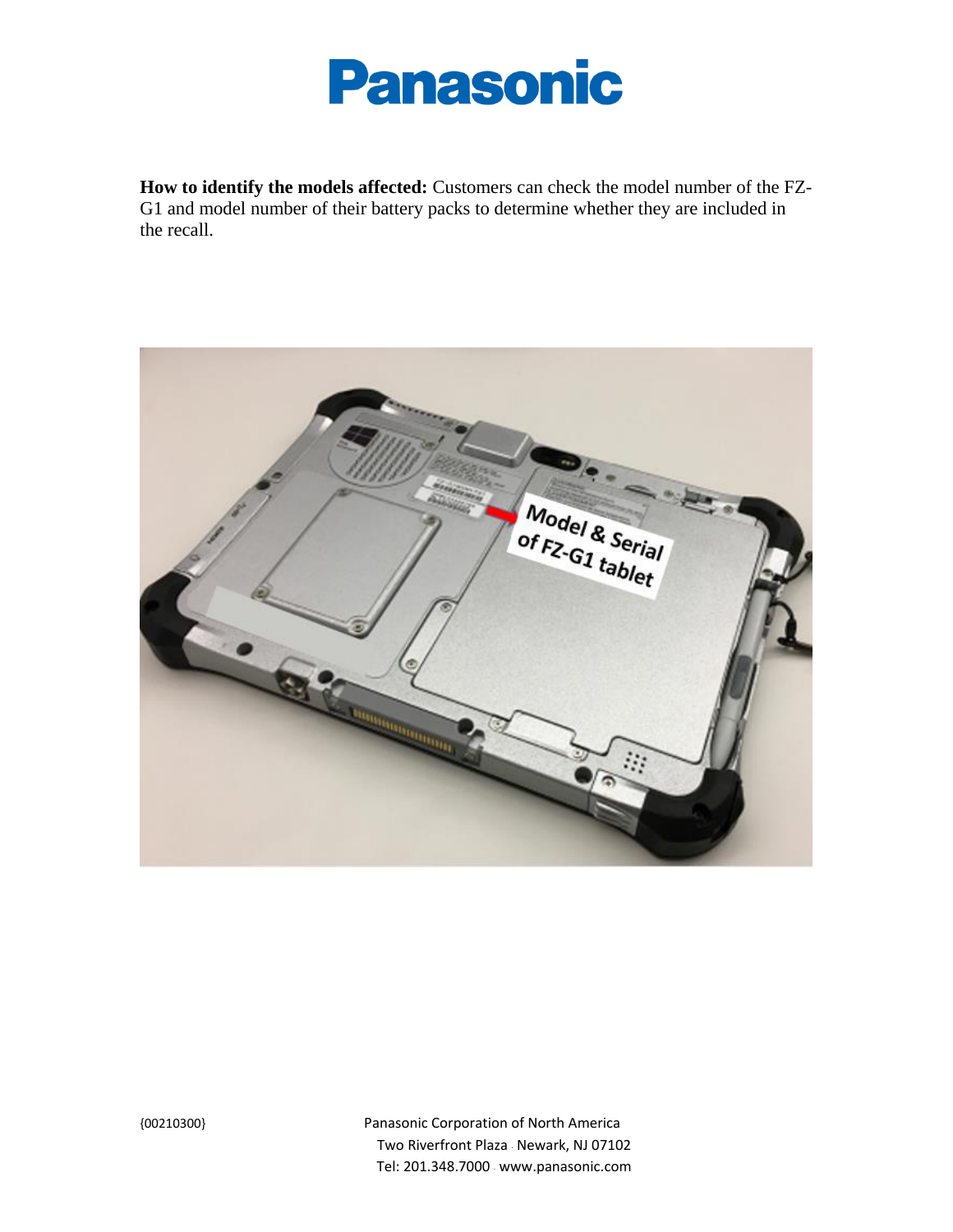

To remove the battery pack from the tablet, please follow the steps below.

- Please ensure FZ-G1 tablet is powered off
- Unplug any external power source
- Undock from desktop port replicator or vehicle docking station if applicable
- Unlock the battery pack as shown in the diagram below



• Lift battery pack from top end as shown below

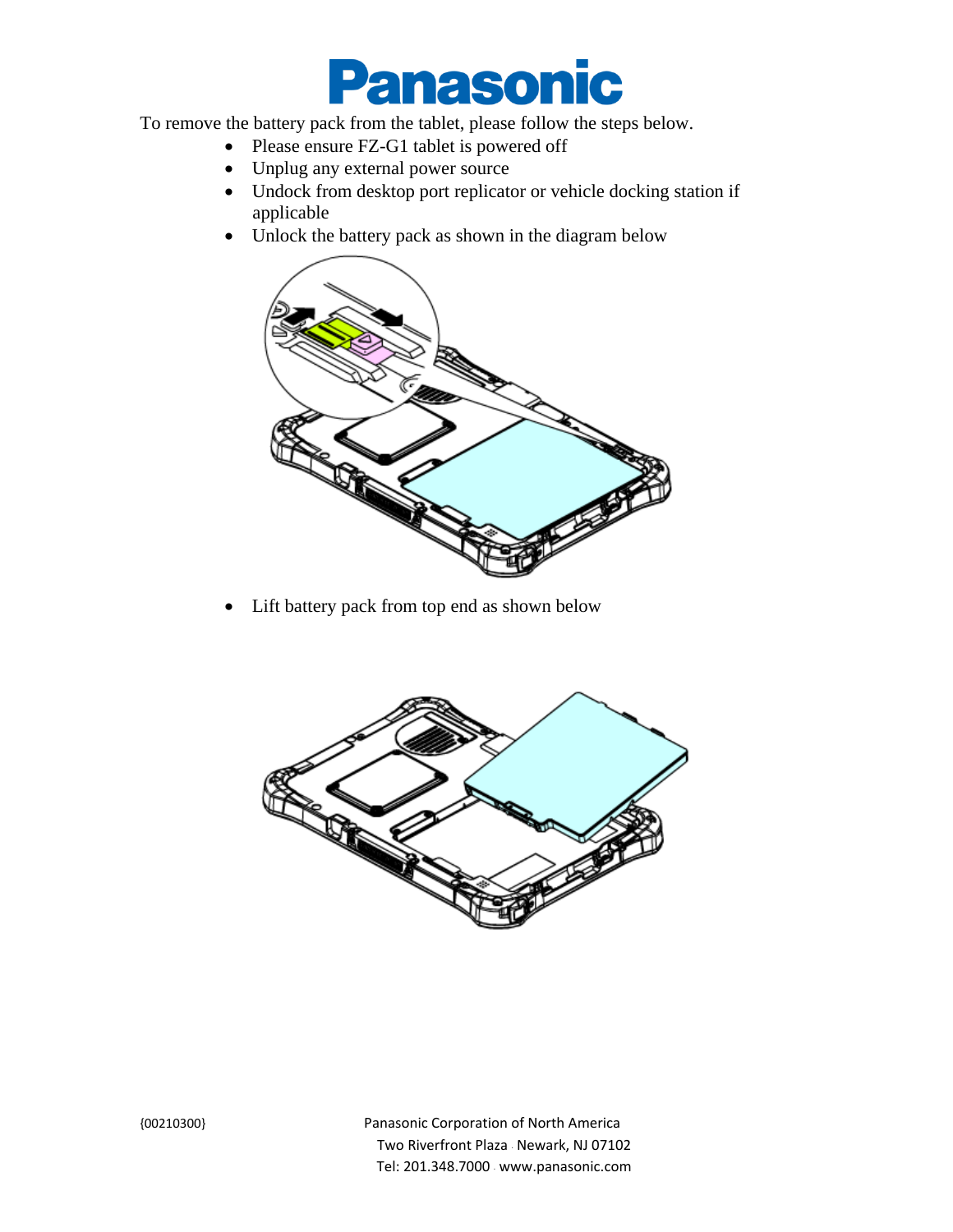

Applicable battery pack model numbers include: FZ-VZSU84U/ FZ-VZSU89U/ FZ-VZSU96U

How to identify the model number on the battery:



We sincerely apologize for any inconvenience caused by this notification. Panasonic is committed to offering the highest quality products and superior customer service.